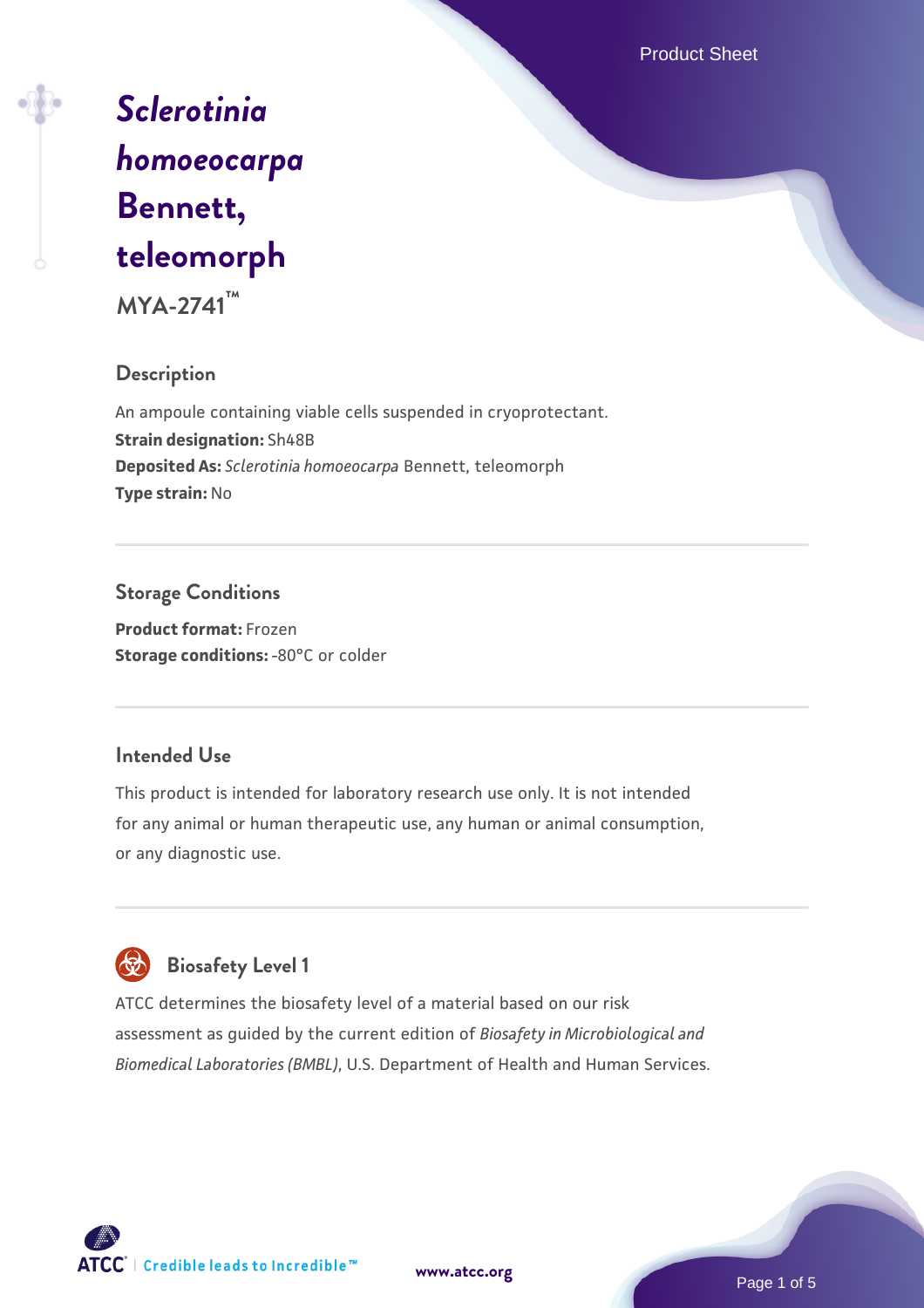#### **[Sclerotinia homoeocarpa](https://www.atcc.org/products/mya-2741) [Bennett, teleomorph](https://www.atcc.org/products/mya-2741)** Product Sheet **MYA-2741**

It is your responsibility to understand the hazards associated with the material per your organization's policies and procedures as well as any other applicable regulations as enforced by your local or national agencies.

ATCC highly recommends that appropriate personal protective equipment is always used when handling vials. For cultures that require storage in liquid nitrogen, it is important to note that some vials may leak when submersed in liquid nitrogen and will slowly fill with liquid nitrogen. Upon thawing, the conversion of the liquid nitrogen back to its gas phase may result in the vial exploding or blowing off its cap with dangerous force creating flying debris. Unless necessary, ATCC recommends that these cultures be stored in the vapor phase of liquid nitrogen rather than submersed in liquid nitrogen.

#### **Certificate of Analysis**

For batch-specific test results, refer to the applicable certificate of analysis that can be found at www.atcc.org.

#### **Growth Conditions**

**Medium:**  [ATCC Medium 336: Potato dextrose agar \(PDA\)](https://www.atcc.org/-/media/product-assets/documents/microbial-media-formulations/3/3/6/atcc-medium-336.pdf?rev=d9160ad44d934cd8b65175461abbf3b9) **Temperature:** 25°C

#### **Handling Procedures**

**Frozen ampoules** packed in dry ice should either be thawed immediately or stored in liquid nitrogen. If liquid nitrogen storage facilities are not available,



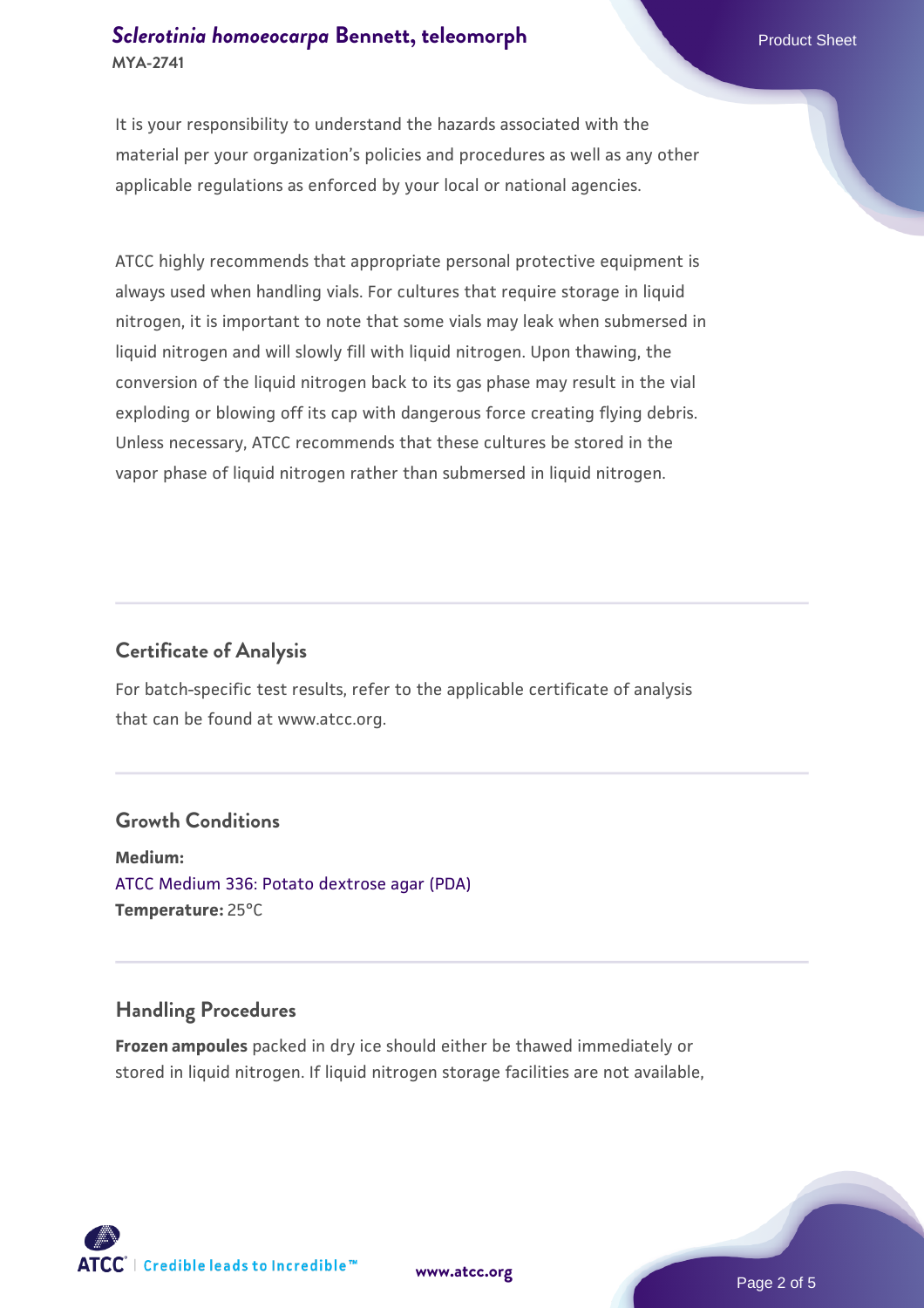#### **[Sclerotinia homoeocarpa](https://www.atcc.org/products/mya-2741) [Bennett, teleomorph](https://www.atcc.org/products/mya-2741)** Product Sheet **MYA-2741**

frozen ampoules may be stored at or below -70°C for approximately one week. **Do not under any circumstance store frozen ampoules at refrigerator freezer temperatures (generally -20°C)**. Storage of frozen material at this temperature will result in the death of the culture.

- 1. To thaw a frozen ampoule, place in a **25°C to 30°C** water bath, until just thawed **(approximately 5 minutes)**. Immerse the ampoule just sufficient to cover the frozen material. Do not agitate the ampoule.
- 2. Immediately after thawing, wipe down ampoule with 70% ethanol and aseptically transfer at least 50 µL (or 2-3 agar cubes) of the content onto a plate or broth with medium recommended.
- 3. Incubate the inoculum/strain at the temperature and conditions recommended.
- 4. Inspect for growth of the inoculum/strain regularly for up to 4 weeks. The time necessary for significant growth will vary from strain to strain.

# **Material Citation**

If use of this material results in a scientific publication, please cite the material in the following manner: *Sclerotinia homoeocarpa* Bennett, teleomorph (ATCC MYA-2741)

# **References**

References and other information relating to this material are available at www.atcc.org.

# **Warranty**

The product is provided 'AS IS' and the viability of ATCC<sup>®</sup> products is warranted for 30 days from the date of shipment, provided that the customer has stored and handled the product according to the information included on the product information sheet, website, and Certificate of

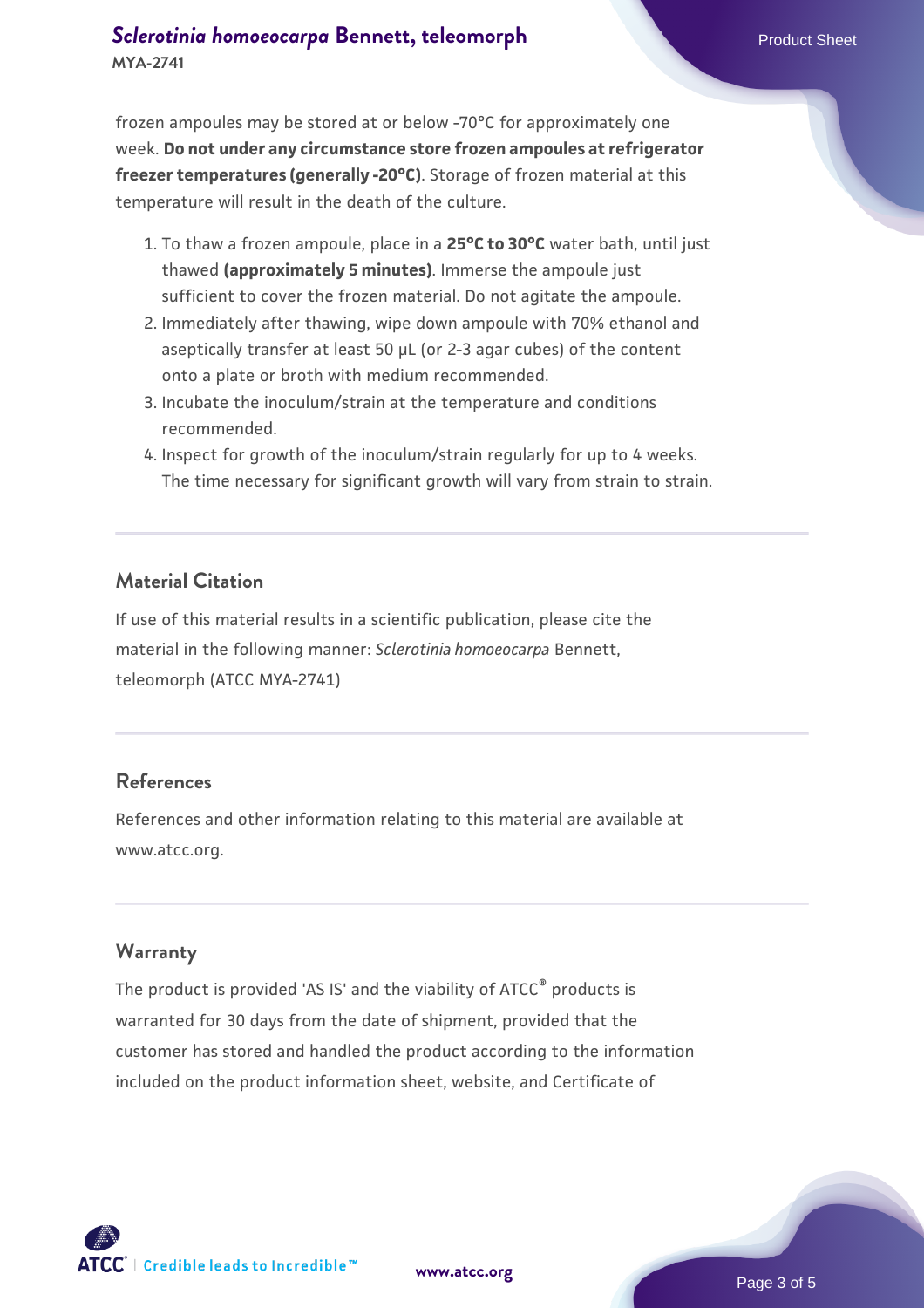Analysis. For living cultures, ATCC lists the media formulation and reagents that have been found to be effective for the product. While other unspecified media and reagents may also produce satisfactory results, a change in the ATCC and/or depositor-recommended protocols may affect the recovery, growth, and/or function of the product. If an alternative medium formulation or reagent is used, the ATCC warranty for viability is no longer valid. Except as expressly set forth herein, no other warranties of any kind are provided, express or implied, including, but not limited to, any implied warranties of merchantability, fitness for a particular purpose, manufacture according to cGMP standards, typicality, safety, accuracy, and/or noninfringement.

#### **Disclaimers**

This product is intended for laboratory research use only. It is not intended for any animal or human therapeutic use, any human or animal consumption, or any diagnostic use. Any proposed commercial use is prohibited without a license from ATCC.

While ATCC uses reasonable efforts to include accurate and up-to-date information on this product sheet, ATCC makes no warranties or representations as to its accuracy. Citations from scientific literature and patents are provided for informational purposes only. ATCC does not warrant that such information has been confirmed to be accurate or complete and the customer bears the sole responsibility of confirming the accuracy and completeness of any such information.

This product is sent on the condition that the customer is responsible for and assumes all risk and responsibility in connection with the receipt, handling, storage, disposal, and use of the ATCC product including without limitation taking all appropriate safety and handling precautions to minimize health or environmental risk. As a condition of receiving the material, the customer agrees that any activity undertaken with the ATCC product and any progeny or modifications will be conducted in compliance with all applicable laws, regulations, and guidelines. This product is provided 'AS IS' with no